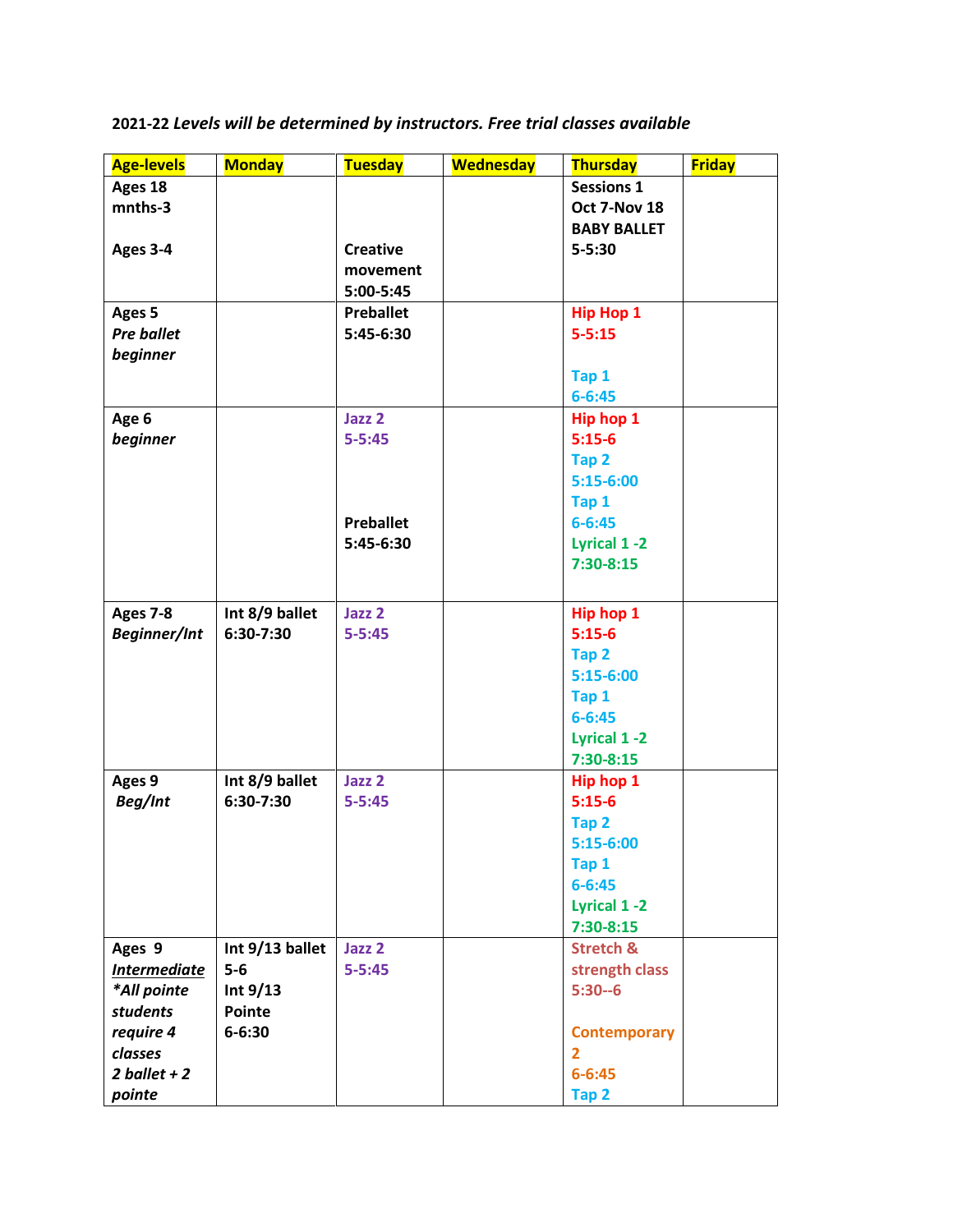|                  |                      |             |                        | $5:15-6:00$          |
|------------------|----------------------|-------------|------------------------|----------------------|
|                  |                      |             |                        |                      |
|                  |                      |             |                        | <b>Hip hop 2</b>     |
|                  |                      |             |                        | 6:45-7:30            |
|                  |                      |             |                        |                      |
|                  |                      |             |                        | Lyrical 1-2          |
|                  |                      |             |                        | $7:30-8:15$          |
| <b>Ages 9-13</b> | Int 9/13 ballet      | Jazz $2/3$  |                        | <b>Stretch &amp;</b> |
|                  | $5 - 6:00$           | $5 - 5:45$  |                        |                      |
| Beg/Int          |                      |             |                        | strength class       |
|                  | Int $9/13$           |             |                        | $5 - 5:30$           |
|                  | <b>Pointe</b>        |             |                        |                      |
|                  | $6 - 6:30$           |             |                        | <b>Contemporary</b>  |
|                  |                      |             |                        | $\mathbf{2}$         |
|                  |                      |             |                        | $5:30-6:15$          |
|                  |                      |             |                        |                      |
|                  |                      |             |                        | Tap 2                |
|                  |                      |             |                        | $5:15-6$             |
|                  |                      |             |                        |                      |
|                  |                      |             |                        | Hip hop 2            |
|                  |                      |             |                        | 6:45-7:30            |
|                  |                      |             |                        |                      |
|                  |                      |             |                        | Lyrical 1-2          |
|                  |                      |             |                        | $7:30-8:15$          |
| Ages 12 & up     | <b>Ballet Int</b>    | Jazz 4      | <b>Ballet Int</b>      | <b>Stretch &amp;</b> |
| Intermediate     | 10/13                | 5:45-6:30   | 10/13                  | strength class       |
| <b>Junior</b>    | $5-6$                |             | $5-6$                  | $4:30-5$             |
|                  | 6-6:30 pointe        |             | Pointe                 |                      |
|                  |                      |             | $6 - 6:30$             | <b>Contemporary</b>  |
|                  |                      |             |                        | $\overline{2}$       |
|                  |                      |             | <b>Junior ballet</b>   | 5:45-6:30            |
|                  | <b>Junior ballet</b> |             | $5-6$                  |                      |
|                  | 6:30-7:30            |             | Jr pointe              | <b>Lyrical 4</b>     |
|                  | Jr pointe            |             | $6 - 6:30$             | $6:30-7:15$          |
|                  | 7:30-8:00            |             |                        |                      |
|                  |                      |             |                        | Tap 2                |
|                  |                      |             | <b>Pilates for</b>     | 5:45-6:30            |
|                  | Tap 4                |             |                        |                      |
|                  | $7:15-8$             |             | dancers<br>$6:30-7:15$ |                      |
|                  |                      |             |                        | Tap <sub>3</sub>     |
|                  |                      |             |                        | $5 - 5:45$           |
|                  | Hip Hop 3/4          |             |                        |                      |
|                  | $6:30-7:15$          |             |                        | <b>Hip hop 2</b>     |
|                  |                      |             |                        | 6:45-7:30            |
|                  |                      |             |                        |                      |
|                  |                      |             |                        | <b>Lyrical 3</b>     |
|                  |                      |             |                        | $7:30-8:15$          |
| Apprentice       |                      | Apprent.A/B | Apprent.A/B            | <b>Stretch &amp;</b> |
| $A / B$ ballet   |                      | ballet 5-6  | ballet                 | strength class       |
| Int/advanced     | Hip Hop 3/4          | Pointe 6-   | $5 - 6$                | $5:30-6$             |